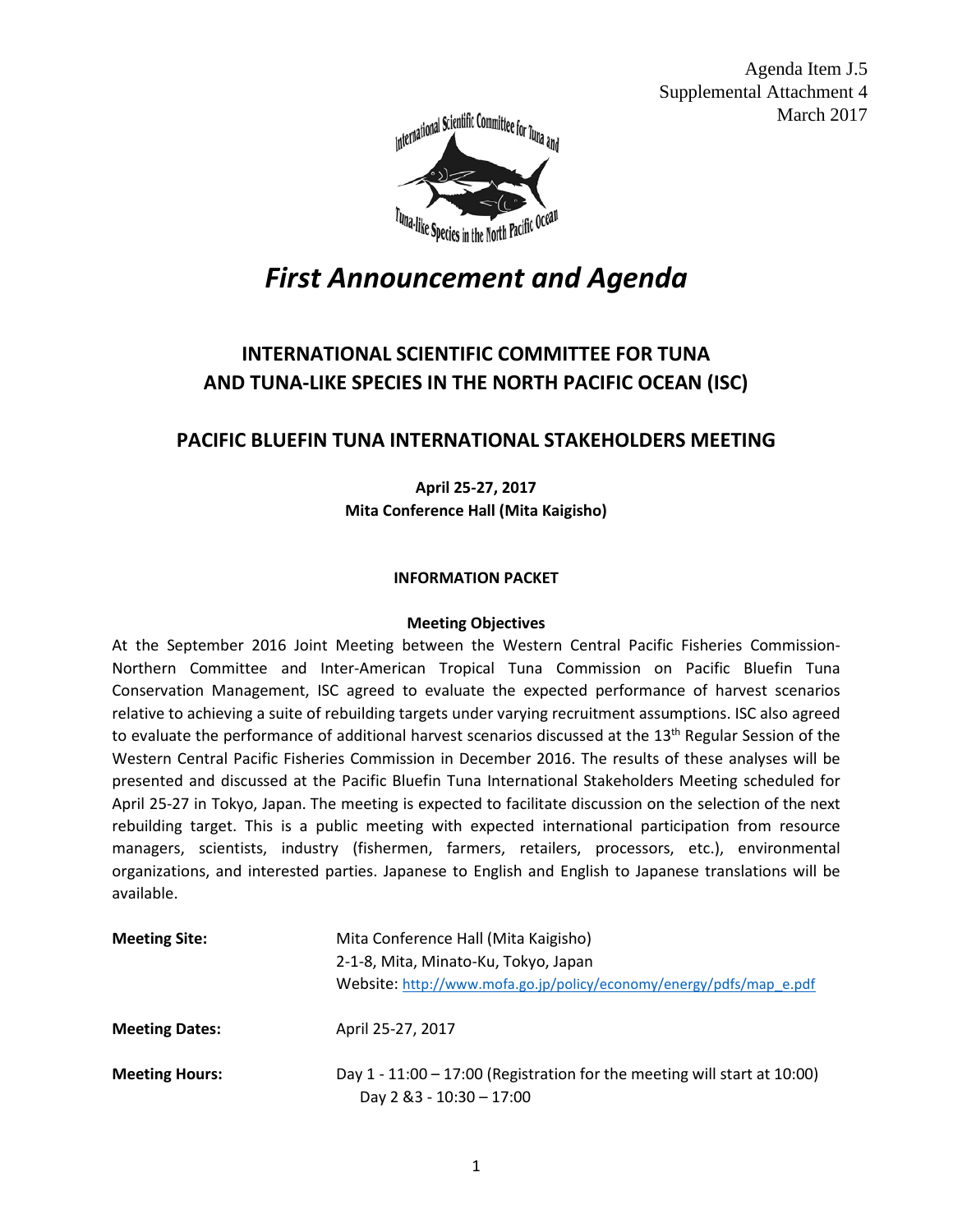| <b>Accommodations:</b><br><b>Local Contacts:</b> | Participants are responsible for making their own arrangements.<br>Kirara Nishikawa, Yohei Tsukahara and Shuya Nakatsuka<br>The National Research Institute of Far Seas Fisheries (NRIFSF)<br>5-7-1 Orido, Shimizu ward, Shizuoka city, Shizuoka prefecture |
|--------------------------------------------------|-------------------------------------------------------------------------------------------------------------------------------------------------------------------------------------------------------------------------------------------------------------|
|                                                  | Email: shmeeting.contact.jpn@ml.affrc.go.jp (for a Japanese)<br>shmeeting.contact.eng@ml.affrc.go.jp (for a non-Japanese)                                                                                                                                   |
| <b>Participant Requirements:</b>                 | Please provide the following information to the Local Contact by<br>12:00 (Japan Standard Time) on April 6, 2017.                                                                                                                                           |

- Full name
- Contact Information (phone number and email address)
- Institution/Organization
- Country

#### **Notes:**

- Seating is limited to 200 individuals. If the number of applicants surpasses this limit, the number of participants per stakeholder category may be restricted to allow for as many categories as possible. In this instance, a notification will be sent by 17:00 (Japan Standard Time) on April 13, 2017, to applicants who have been cut from a category. Applicants may attend the meeting as long as they have not received this notice.
- This meeting is open to the press. Pictures and video are allowed at the beginning of the first day. Press that intend to remain throughout the meeting must note this on their application at registration.
- All participants, including the press, are requested to present proper identification at registration on the first day.